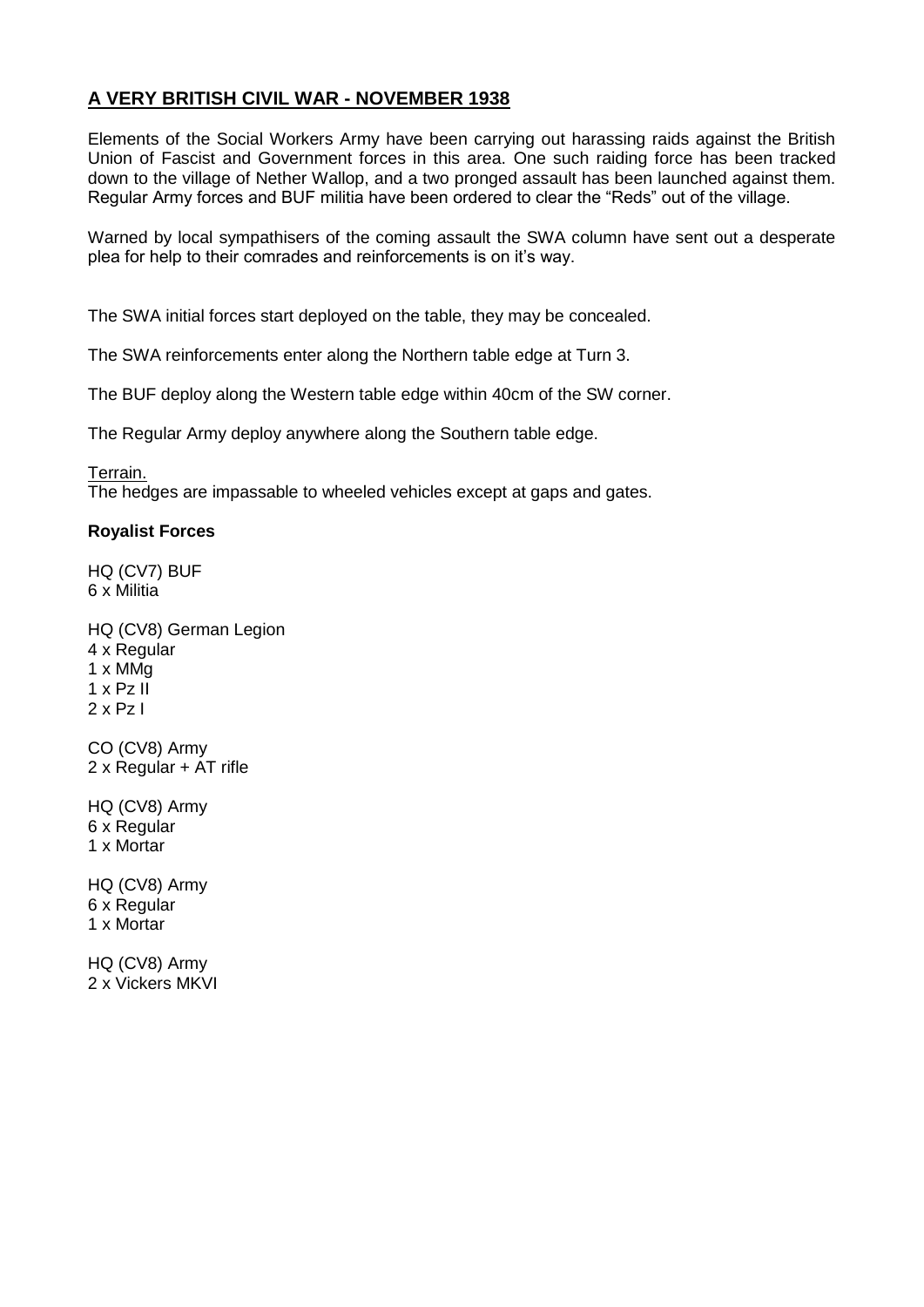## **A VERY BRITISH CIVIL WAR - NOVEMBER 1938**

Elements of the Social Workers Army have been carrying out harassing raids against the British Union of Fascist and Government forces in this area. One such raiding force has been tracked down to the village of Nether Wallop, and a two pronged assault has been launched against them. Regular Army forces and BUF militia have been ordered to clear the "Reds" out of the village.

Warned by local sympathisers of the coming assault the SWA column have sent out a desperate plea for help to their comrades and reinforcements is on it's way.

The SWA initial forces start deployed on the table, they may be concealed.

The SWA reinforcements enter along the Northern table edge at Turn 3.

The BUF deploy along the Western table edge within 18" of the SW corner.

The Regular Army deploy anywhere along the Southern table edge.

Terrain. The hedges are impassable to wheeled vehicles except at gaps and gates.

## **Socialist Workers Army**

Starting Forces – Militia

CO (CV8) 1 x 75mm Howitzer

HQ (CV7) 2 x Armoured Car 2 x AT squad

HQ (CV7) 6 x Militia 1 x Lewis gun squad

HQ (CV7) 6 x Militia 1 x Lewis gun squad

Reinforcements – Regular (Army deserters) HQ (CV8) 6 Regular

HQ (CV8) 2 x Vickers E, type B tank